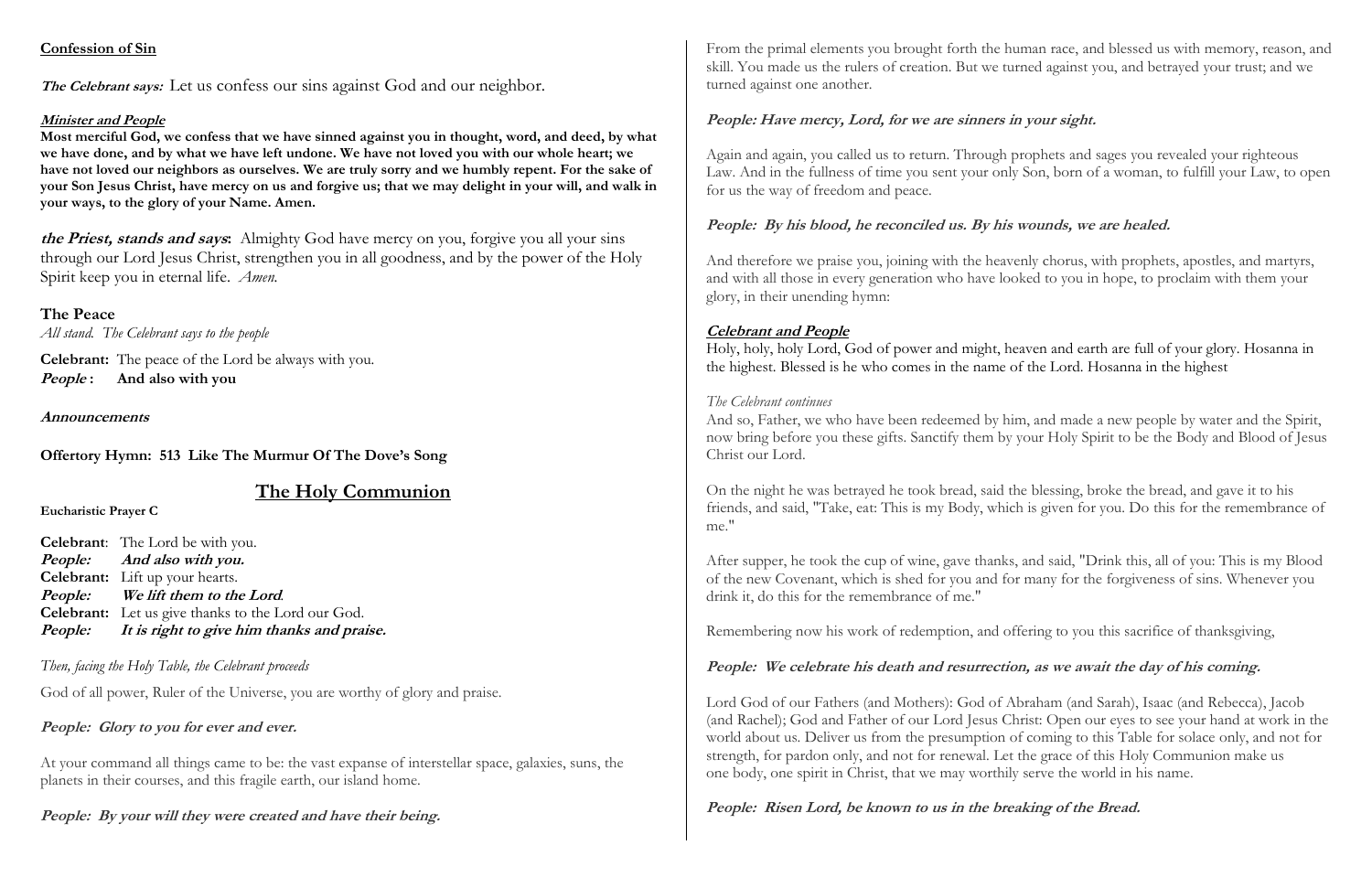Accept these prayers and praises, Father, through Jesus Christ our great High Priest, to whom, with you and the Holy Spirit, your Church gives honor, glory, and worship, from generation to generation. **AMEN.**

**Officiant:** And now, as our Savior Christ has taught us, we are bold to say,

### **Officiant and People Together:**

Our Father, who art in heaven, hallowed be thy name; thy kingdom come; thy will be done; on earth as it is in heaven. Give us this day our daily bread. And forgive us our trespasses, as we forgive those who trespass against us. And lead us not into temptation; but deliver us from evil. For thine is the kingdom, the power and the glory, for ever and ever. Amen

## **THE BREAKING OF THE BREAD**

**Celebrant**: Alleluia! Christ our Passover is sacrificed for us: **All**: Therefore let us keep the feast. ALLELUIA!

**Celebrant and People:** Eternal God, heavenly Father, you have graciously accepted us as living members of your Son our Savior Jesus Christ, and you have fed us with spiritual food in the Sacrament of his Body and Blood. Send us now into the world in peace, and grant us strength and courage to love and serve you with gladness and singleness of heart; through Christ our Lord. Amen.

### **The Breaking of the Bread**

Lamb of God, you take away the sins of the world: **HAVE MERCY ON US.** Lamb of God, you take away the sins of the world: **HAVE MERCY ON US.** Lamb of God, you take away the sins of the world: **GRANT US PEACE.**

Celebrant: The gifts of God for the People of God. Take them in remembrance that Christ died for you, and feed on him in your hearts by faith, with Thanksgiving.

## **Communion Hymn: Instrumental**

We believe in one God, the Father, the Almighty, maker of heaven and earth, of all that is, seen and unseen. We believe in one Lord, Jesus Christ, the only Son of God, eternally begotten of the Father, God from God, Light from Light, true God from true God, begotten, not made, of one Being with the Father. Through him all things were made. For us and for our salvation he came down from heaven: by the power of the Holy Spirit he became incarnate from the Virgin Mary and was made man. For our sake he was crucified under Pontius Pilate; he suffered death and was buried. On the third day he rose again in accordance with the Scriptures; he ascended into heaven and is seated at the right hand of the Father. He will come again in glory to judge the living and the dead, and his kingdom will have no end. We believe in the Holy Spirit, the Lord, the giver of life, who proceeds from the Father and the Son. With the Father and the Son, he is worshiped and glorified. He has spoken through the Prophets. We believe in one holy catholic and apostolic Church. We acknowledge one baptism for the forgiveness of sins. We look for the resurrection of the dead, and the life of the world to come. Amen.

**CELEBRANT:** GO IN PEACE TO LOVE AND SERVE THE LORD, ALLELUIA! ALLELUIA!

## **PEOPLE: THANKS BE TO GOD! ALLELUIA! ALLELUIA!**

**Recessional Hymn: 559 Lead Us, Heavenly Father, Lead Us**

### **The Nicene Creed**

### **Prayers of the People***:*

Intercessor Called to follow Jesus, let us offer our prayers for all people, saying: Holy God, hear our prayer.

For the Church, especially for Michael, our Presiding Bishop, and Kevin, our bishop, and Bill, our Priest In Chargethat we may hear God's call to discipleship and follow in faith and joy. Holy God, hear our prayer.

For this parish family, and the parish family of Christ Church, Susquehanna in the Diocese of Bethlehem and St. Paul Kasurak Parish in Kajo Keji- that we who are God's beloved community, may serve those in need around us, and not be controlled by the expectations and demands of society. Holy God, hear our prayer.

For peace throughout the world, especially in Ukraine, that armed conflicts will end, injustices and jealousies be addressed, and that all nations may use their resources to defeat disease and hunger. Holy God, hear our prayer.

For those of different religious traditions and understanding of the Scriptures, that they may recognized the God who is at work in every heart, and experience renewal of their relationships with others, and new ways to cooperate. Holy God, hear our prayer.

For all who those who are weary in body, mind, and spirit, remembering especially, Cheryl, Monica, Don, Jim, Carol, Judith, Tyler, Danielle, Barry, Ken, Charlea, Bonnie, JoAnn, Jane, Nancy, Anna, Martha, Carol, Vickie, Cheryl, Fr. John, Dale, Jon, Jessica, Pamela, Gail, Steve, Mary, Tony, Jill, Jackie, and Bill-that they may find wholeness and peace in Christ. Holy God, hear our prayer.

For all the departed, remembering especially, Frank Middaugh, for in whose memory today's flowers grace God's altarthat they may live for eternity in the power of the Spirit. Holy God, hear our prayer.

Lifting our voices with all creation, with Mary, the God-bearer, Peter and Paul, and all the saints, let us offer ourselves, and one another, to the living God through Christ. To you, O Lord our God.

Celebrant God of wisdom, hear the prayers we offer this day. Enrich our lives with the gifts of your Spirit, that we may follow the way of Christ, and serve one another in freedom, through Jesus Christ our Savior. Amen.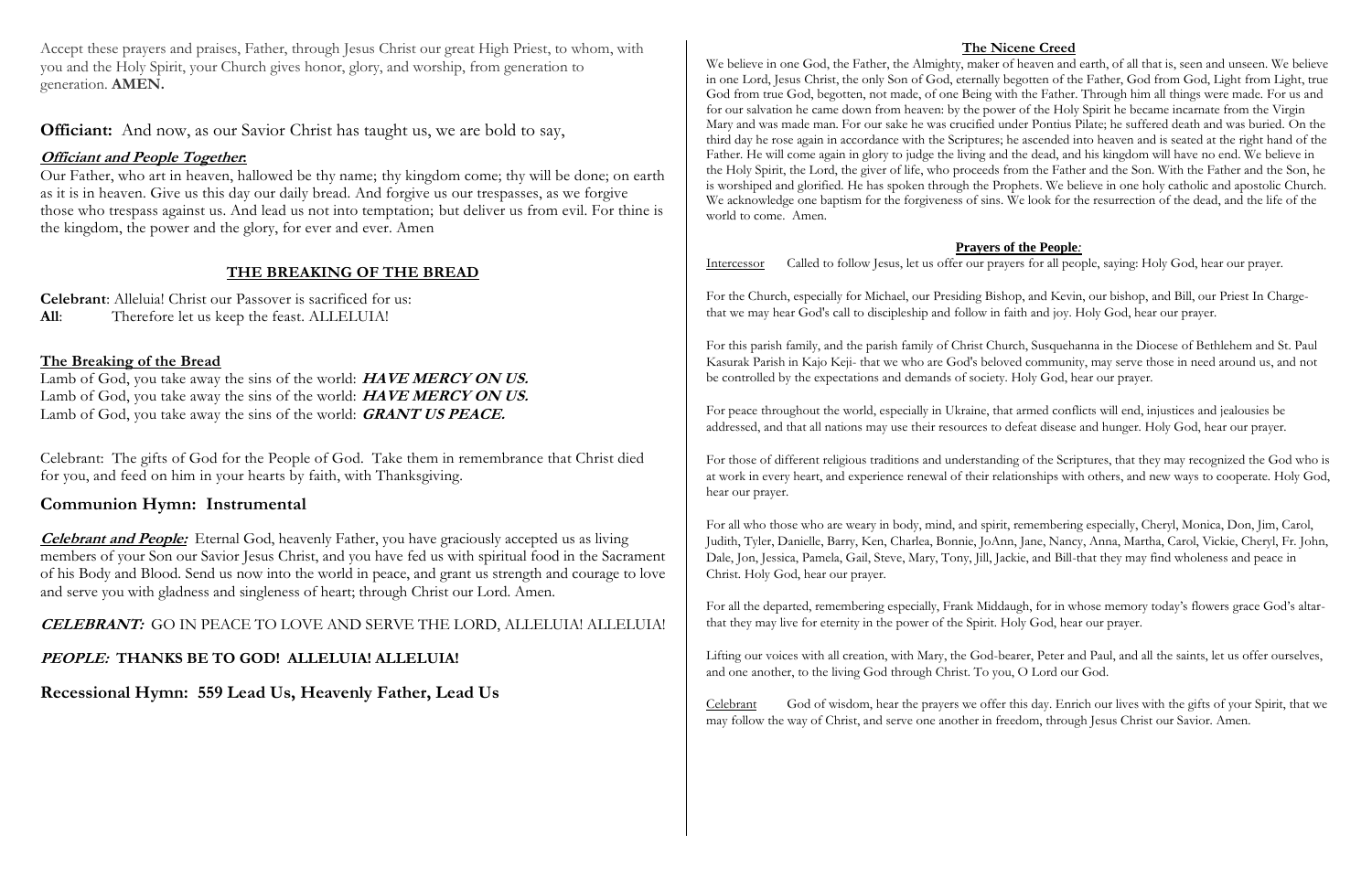## *St. Mark's and St. John's Episcopal Church June 26th , 2022 3 Pentecost The Rev. Bill Martin – Priest in Charge Mrs. Karen A. Horvath-Music Ministry*

# The Liturgy of the Word

### **Processional Hymn: 525 The Church's One Foundation**

*The people standing, the Celebrant says*

**Celebrant** Blessed be God; Father, Son and Holy Spirit.

**People** And Blessed be his kingdom, now and for ever. AMEN

### *The Celebrant may say*

Almighty God, to you all hearts are open, all desires known, and from you no secrets are hid: Cleanse the thoughts of our hearts by the inspiration of your Holy Spirit, that we may perfectly love you, and worthily magnify your holy Name; through Christ our Lord. **Amen.**

### **The Gloria**

Glory to God in the highest, and peace to his people on earth. Lord God, heavenly King, almighty God and Father, we worship you, we give you thanks we praise you for your glory. Lord Jesus Christ, only Son of the Father, Lord God, Lamb of God you take away the sin of the world: have mercy on us; you are seated at the right hand of the Father: receive our prayer. For you alone are the Holy One, you alone are the Lord, you alone are the Most High, Jesus Christ, with the Holy Spirit, in the glory of God the Father. Amen

### **The Collect of the Day**

*The Celebrant says to the people* **Celebrant:** The Lord be with you. **People:** And also with you. **Celebrant** Let us pray.

Blessing Box- **Items most needed:** Canned Soup, Boxed Macaroni and Cheese, Cereal, Juice, Peanut Butter, Non-Peanut Spreads, Jelly, Crackers, Tuna, Canned Chicken, Canned Beef, Instant Mashed Potatoes, Canned Potatoes, Dry Pasta, Pasta Sauce, Canned Fruit, Canned Pasta, Baby Items, Socks and Toiletry Items. Thank you! WE ARE NOT TAKING DONATIONS OF CLOTHING AT THIS TIME

**The Celebrant says the Collect: Almighty God, you have built your Church upon the foundation of the apostles and prophets, Jesus Christ himself being the chief cornerstone: Grant us so to be joined together in unity of spirit by their teaching, that we may be made a holy temple acceptable to you; through Jesus Christ our Lord, who lives and reigns with you and the Holy Spirit, one God, for ever and ever. Amen**

Jim Thorpe Market AND Redner's Receipts – If you or know someone who shops at these grocery stores, please save the receipts. There are bags located outside the Vestibules of the Church and Chapel where the registered tapes can be dropped off. Thank you! For Redner's Receipts: Please use your Redner's Rewards card, in order for us to use the Redner's receipts, the person submitting them must have used their Redner's Savings Card for the purchase. Redner's will not let us submit tapes unless the words "Save-a-tape total" appear at the bottom of the tape.

The Lessons (see insert) **HYMN: 359 God Of The Prophets, Bless The Prophets' Heirs (Vs 1-2) (Vs 3)** The Gospel **The Sermon**

## **ANNOUNCEMENTS**

The 2022 Book has opened to take reservations for Bulletin and Flower Sponsorship. If you would like to reserve a specific date, please contact the office. Bulletin Sponsorship fee is \$10 for Sunday Services, Ash Wednesday, and Holy Week Services and \$20 for Holidays (Christmas & Easter). Altar Flower Sponsorship is \$28.00.

Altar Flowers: In Loving Memory of Frank Middaugh's July 1\* Birthday and in celebration of Barbara Ruff's July 9<sup>th</sup> Birthday by  $\rm \frac{the~Ruff~Family}$  . The contract of the contract of the contract of the contract of the contract of the contract of the contract of the contract of the contract of the contract of the contract of the contract of the contrac

## LAY READER SCHEDULE

SICK AND HOMEBOUND– Please remember in your prayers: Cheryl, Monica, Don, Jim, Carol, Judith, Tyler, Danielle, Barry, Ken, Charlea, Bonnie, JoAnn, Jane, Nancy, Anna, Martha, Carol, Vickie, Cheryl, Fr. John, Dale, Jon, Jessica, Pamela, Gail, Steve, Mary, Tony, Jill, Jackie, and Bill

# The parish clergy do want to attend to your needs. Please notify the parish office immediately upon the hospitalization of any

family members. To schedule Baptisms, Weddings, etc. – Please contact the parish office (570-325-2241)

| Date     | Reading                                | 8:00 AM           | $9:30$ AM          |  |
|----------|----------------------------------------|-------------------|--------------------|--|
| 06/26/22 | 3rd Sunday after Pentecost             | <b>Bill Diehm</b> | Tom Lager          |  |
| 07/03/22 | 4 <sup>th</sup> Sunday after Pentecost | Deb Fry           | <b>Gail Martin</b> |  |
| 07/10/22 | 5 <sup>th</sup> Sunday after Pentecost | Rose Douglas      | Diane Lager        |  |
| 07/17/22 | 6 <sup>th</sup> Sunday after Pentecost | Sue Urban         | Jill Perry         |  |
| 07/24/22 | 7 <sup>th</sup> Sunday after Pentecost | Sue Ellen Andreas | Jim Pompa Jr       |  |
| 07/31/22 | 8 <sup>th</sup> Sunday after Pentecost | Ammon Hontz       | Zack Baker         |  |